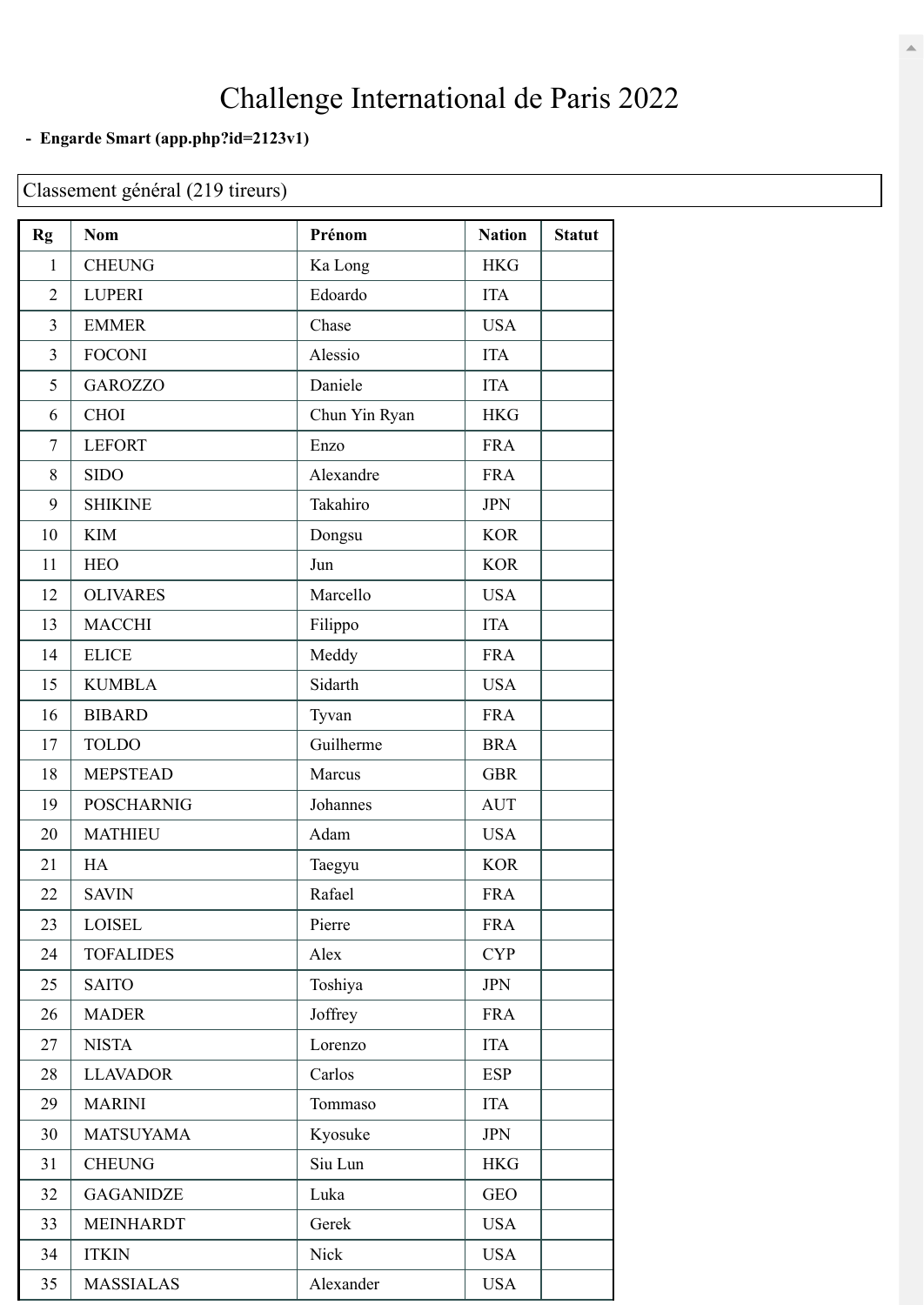| 36 | <b>CASSARA</b>     | Andrea            | <b>ITA</b> |
|----|--------------------|-------------------|------------|
| 37 | <b>CHOUPENITCH</b> | Alexander         | <b>CZE</b> |
| 38 | <b>HAMZA</b>       | Mohamed           | <b>EGY</b> |
| 39 | <b>MERTINE</b>     | Julien            | <b>FRA</b> |
| 40 | <b>ARSLANOV</b>    | Timur             | <b>RUS</b> |
| 41 | <b>CHASTANET</b>   | Maximilien        | <b>FRA</b> |
| 42 | <b>RZADKOWSKI</b>  | Andrzej           | POL        |
| 43 | <b>BORODACHEV</b>  | Anton             | <b>RUS</b> |
| 44 | <b>INGARGIOLA</b>  | Francesco         | <b>ITA</b> |
| 45 | DE GREEF           | Stef              | <b>BEL</b> |
| 46 | ABE                | Yoshiki           | <b>JPN</b> |
| 46 | <b>RAJSKI</b>      | Leszek            | POL        |
| 46 | <b>SIESS</b>       | Michal            | POL        |
| 49 | <b>GIACON</b>      | Daniel            | <b>NED</b> |
| 50 | DI TOMMASO         | Alessio           | <b>ITA</b> |
| 51 | LI                 | <b>Brandon</b>    | <b>USA</b> |
| 52 | <b>BIANCHI</b>     | Guillaume         | <b>ITA</b> |
| 53 | <b>WOJTKOWIAK</b>  | Adrian            | POL        |
| 54 | <b>CHOI</b>        | Hyunsoo           | <b>KOR</b> |
| 55 | <b>CHUNG</b>       | Jyae Gyu          | <b>KOR</b> |
| 56 | IM                 | Cheolwoo          | <b>KOR</b> |
| 57 | <b>ROSATELLI</b>   | Damiano           | <b>ITA</b> |
| 58 | <b>REICHETZER</b>  | Tobias            | <b>AUT</b> |
| 59 | <b>HAYASHI</b>     | Shoren            | <b>JPN</b> |
| 60 | <b>AKHMETOV</b>    | Iskander          | <b>RUS</b> |
| 61 | <b>EDIRI</b>       | Alexandre         | <b>FRA</b> |
| 62 | <b>PAUTY</b>       | Maxime            | <b>FRA</b> |
| 63 | <b>SIROTKIN</b>    | Alexander         | <b>RUS</b> |
| 64 | <b>SEMENYUK</b>    | Grigoriy          | <b>RUS</b> |
| 65 | <b>KRAVTSOV</b>    | Daniil            | <b>RUS</b> |
| 66 | <b>SUZUMURA</b>    | Kenta             | <b>JPN</b> |
| 67 | <b>CASTANIE</b>    | Valerian          | <b>FRA</b> |
| 68 | <b>ARCHER</b>      | Kristjan          | <b>GBR</b> |
| 69 | <b>ITO</b>         | Takuma            | <b>JPN</b> |
| 69 | <b>JOPPICH</b>     | Peter             | <b>GER</b> |
| 71 | VAN HAASTER        | Maximilien        | CAN        |
| 72 | <b>BRAUN</b>       | Marius            | <b>GER</b> |
| 73 | <b>ROGER</b>       | Constant          | <b>FRA</b> |
| 74 | <b>OSIPOV</b>      | Dmitrii           | <b>RUS</b> |
| 75 | WINTERBERG-POULSEN | Jonas             | <b>DEN</b> |
| 76 | NG                 | Lok Wang Lawrence | <b>HKG</b> |
| 77 | <b>POGREBNIAK</b>  | Andrii            | <b>UKR</b> |
| 78 | <b>CUK</b>         | Veljko            | <b>SRB</b> |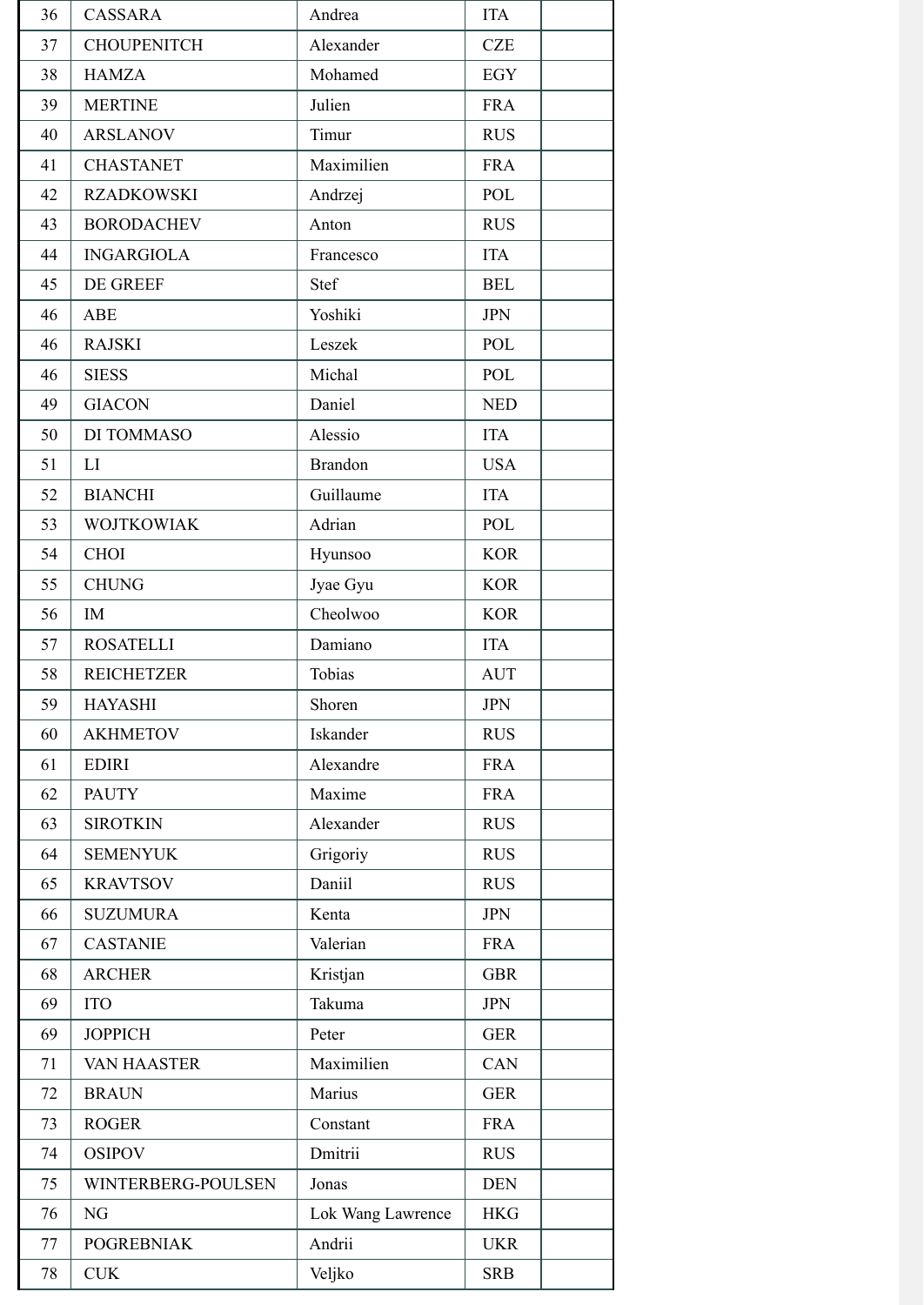| 79  | <b>AGUILERA LUIS</b> | Humberto         | CUB        |
|-----|----------------------|------------------|------------|
| 80  | <b>EYUPOGLU</b>      | Alp              | <b>TUR</b> |
| 81  | <b>OISHI</b>         | Riki             | <b>JPN</b> |
| 82  | <b>DOSA</b>          | Daniel           | <b>HUN</b> |
| 83  | <b>IIMURA</b>        | Kazuki           | <b>JPN</b> |
| 84  | <b>FILIPPI</b>       | Davide           | <b>ITA</b> |
| 85  | <b>JUNG</b>          | Sihwan           | <b>KOR</b> |
| 86  | <b>BROSZUS</b>       | <b>Blake</b>     | <b>CAN</b> |
| 87  | <b>MARINO</b>        | Nicolas          | <b>ARG</b> |
| 88  | <b>LONSDALE</b>      | William          | <b>GBR</b> |
| 89  | <b>BRAUN</b>         | Fabian           | <b>GER</b> |
| 90  | <b>YEUNG</b>         | Chi Ka           | <b>HKG</b> |
| 91  | <b>TAN</b>           | Lawrence Everett | PHI        |
| 92  | <b>SERRI</b>         | Cedrik           | <b>SVK</b> |
| 93  | <b>NAKAMURA</b>      | Taro             | <b>JPN</b> |
| 94  | <b>CHEUNG</b>        | Ngo Chun         | <b>HKG</b> |
| 95  | <b>TROSHIN</b>       | Ivan             | <b>RUS</b> |
| 96  | <b>HASSAN</b>        | Mohamed          | <b>EGY</b> |
| 97  | <b>KLEIN</b>         | Felix            | <b>GER</b> |
| 98  | <b>MOINE</b>         | Jordan           | <b>FRA</b> |
| 99  | <b>BARANNIKOV</b>    | Egor             | <b>RUS</b> |
| 100 | DE ALMEIDA           | Dominic          | <b>GBR</b> |
| 101 | <b>YUNES</b>         | Klod             | <b>UKR</b> |
| 102 | <b>MYLNIKOV</b>      | Vladislav        | <b>RUS</b> |
| 103 | <b>DANIEL</b>        | Ashton           | <b>USA</b> |
| 103 | <b>ETTELT</b>        | Maximilian       | <b>AUT</b> |
| 105 | <b>KARLSEN</b>       | Jonas Benjamin   | <b>DEN</b> |
| 106 | <b>MINUTO</b>        | Martino          | <b>TUR</b> |
| 107 | <b>DONAGHUE</b>      | Joe              | <b>GBR</b> |
| 108 | <b>PINSON</b>        | Simon            | <b>FRA</b> |
| 109 | <b>SCHOPPA</b>       | Dominik          | <b>GER</b> |
| 110 | <b>ABDELJALIL</b>    | Wael             | <b>FRA</b> |
| 111 | <b>SANITA</b>        | Andre            | <b>GER</b> |
| 112 | <b>KOZLOV</b>        | Zakhar           | <b>RUS</b> |
| 112 | <b>NAGANO</b>        | Yudai            | <b>JPN</b> |
| 114 | CHAMLEY-WATSON       | Miles            | <b>USA</b> |
| 115 | VAN CAMPENHOUT       | Stef             | <b>BEL</b> |
| 116 | DE BELVAL            | Paul Antoine     | <b>FRA</b> |
| 116 | <b>VEITENHEIMER</b>  | Ciaran           | <b>GER</b> |
| 118 | <b>TUNCER</b>        | Poyraz           | <b>TUR</b> |
| 119 | <b>ANANE</b>         | Anas             | <b>FRA</b> |
| 120 | <b>ARCHILEI</b>      | Tommaso          | <b>MEX</b> |
| 121 | <b>BEM</b>           | Maciej           | POL        |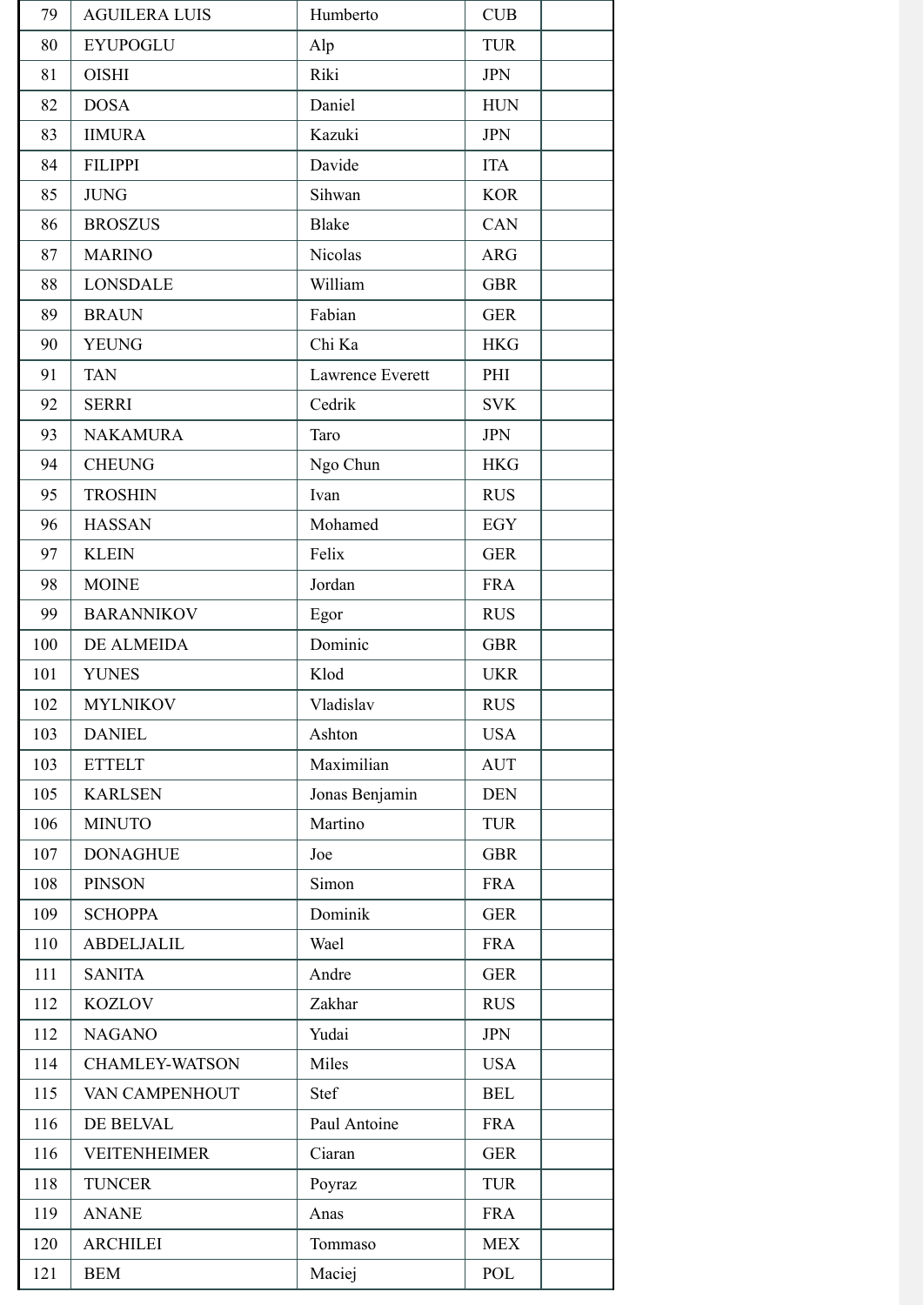| 121 | <b>GARCIA PRADO</b>        | Santiago        | <b>ESP</b> |
|-----|----------------------------|-----------------|------------|
| 123 | <b>JURKIEWICZ</b>          | Jan             | POL        |
| 124 | <b>ROBIN</b>               | Noe             | <b>FRA</b> |
| 125 | <b>PNIVCHUK</b>            | Bohdan          | <b>UKR</b> |
| 126 | <b>LOUIE</b>               | <b>Bryce</b>    | <b>USA</b> |
| 126 | <b>PETRINI</b>             | Felix           | <b>SWE</b> |
| 128 | <b>CZARTORYJSKI</b>        | Szymon          | POL        |
| 129 | <b>CHOI</b>                | Nicholas Edward | <b>HKG</b> |
| 129 | <b>HONG</b>                | Sungwoon        | <b>KOR</b> |
| 131 | <b>GALUASHVILI</b>         | Lasha           | <b>GEO</b> |
| 131 | <b>SPICHIGER</b>           | Adrien          | <b>FRA</b> |
| 133 | <b>RIEGER</b>              | Laurenz         | <b>GER</b> |
| 134 | CAI                        | Alex            | <b>CAN</b> |
| 135 | <b>LEUNG</b>               | Chin Yu         | <b>HKG</b> |
| 136 | <b>BRETEAU</b>             | Ignacio         | <b>ESP</b> |
| 137 | <b>BEKKAT</b>              | Thibault        | <b>FRA</b> |
| 138 | <b>CHAGNON</b>             | Eliot           | <b>FRA</b> |
| 139 | <b>KOMSIC</b>              | Ivan            | <b>CRO</b> |
| 140 | <b>CHOY</b>                | Lucas Brendan   | <b>HKG</b> |
| 141 | <b>PEGGS</b>               | Ben             | <b>GBR</b> |
| 142 | <b>ALVARES DE OLIVEIRA</b> | Victor          | <b>CPV</b> |
| 143 | <b>KAHL</b>                | Alexander       | <b>GER</b> |
| 144 | <b>MIYAKE</b>              | Ryo             | <b>JPN</b> |
| 145 | <b>BORONTOV</b>            | Pavel           | GEO        |
| 146 | <b>KERYHUEL</b>            | Jeremy Fafa     | <b>CIV</b> |
| 147 | <b>RASTEGAR</b>            | Linus           | <b>AUT</b> |
| 148 | <b>FILES</b>               | Petar           | <b>CRO</b> |
| 149 | <b>CHENG</b>               | Tit Nam         | <b>HKG</b> |
| 150 | <b>KONTOCHRISTOPOULOS</b>  | Nikolaos        | <b>GRE</b> |
| 151 | <b>TOTUSEK</b>             | Marek           | <b>CZE</b> |
| 152 | PERESSINI TORREGROSA       | Esteban         | <b>ESP</b> |
| 153 | <b>FELLAH</b>              | Dani-Adam       | ALG        |
| 154 | <b>LIAO</b>                | Jun Heng        | <b>USA</b> |
| 155 | <b>KOZAK</b>               | Mateusz         | POL        |
| 156 | <b>GUENNOU</b>             | Louis           | <b>GBR</b> |
| 157 | <b>HORN NIELSEN</b>        | Christopher     | <b>DEN</b> |
| 158 | <b>YUNO</b>                | Elisha          | <b>NED</b> |
| 159 | <b>RENNER</b>              | Moritz          | <b>GER</b> |
| 160 | <b>CHIU</b>                | Man To          | <b>HKG</b> |
| 161 | <b>DZHUS</b>               | Yurii           | <b>UKR</b> |
| 161 | <b>SERVELLO</b>            | Augusto Antonio | <b>ARG</b> |
| 163 | <b>ROSENFELD</b>           | Roey Eliyahu    | <b>ISR</b> |
| 164 | NEDELJKOVIC                | Mateja          | <b>HUN</b> |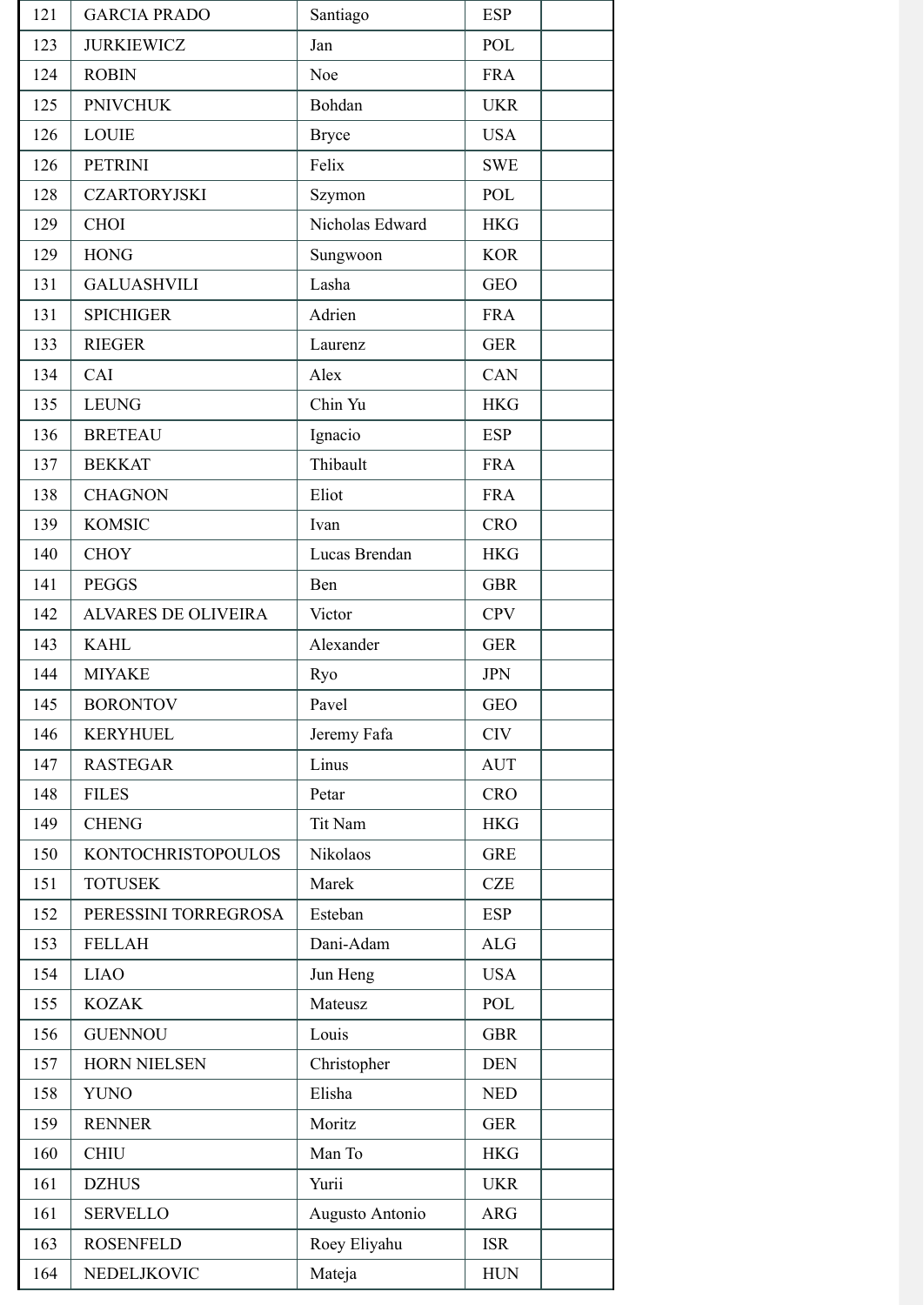| 165 | <b>JUDD</b>             | Mehta          | CAM        |            |
|-----|-------------------------|----------------|------------|------------|
| 166 | <b>CHAN</b>             | Kyle           | <b>HKG</b> |            |
| 167 | <b>HUTHMANN</b>         | Erik           | <b>AUT</b> |            |
| 168 | <b>LECHNER</b>          | Moritz         | <b>AUT</b> |            |
| 169 | <b>KOROM</b>            | Erik           | <b>HUN</b> |            |
| 169 | <b>SCHERBA</b>          | Andrii         | <b>UKR</b> |            |
| 171 | <b>NAWAR</b>            | Suhayl         | <b>NED</b> |            |
| 172 | RAMIREZ LARENA          | Alejandro      | <b>ESP</b> |            |
| 173 | <b>MURILLO DIAZ</b>     | Jorge Eduardo  | <b>COL</b> | <b>DNF</b> |
| 174 | <b>JAY MEJIAS</b>       | Ruben          | <b>CUB</b> |            |
| 175 | <b>NIJS</b>             | Mathieu        | <b>BEL</b> |            |
| 176 | ZAKRZEWSKI              | Jan            | POL        |            |
| 177 | <b>GOMBOS</b>           | Tom            | <b>ROU</b> |            |
| 178 | <b>BIRD</b>             | Harry          | <b>GBR</b> |            |
| 179 | EL RHAZZOULY            | Amir           | <b>MAR</b> |            |
| 180 | <b>CZUCKERMANN</b>      | Niran          | <b>ISR</b> |            |
| 181 | <b>ESSAM</b>            | Mohamed        | <b>EGY</b> |            |
| 181 | <b>FABINGER</b>         | Nils Alexander | <b>GER</b> |            |
| 181 | <b>MARQUES</b>          | Henrique       | <b>BRA</b> |            |
| 184 | <b>KAIN</b>             | Martin         | <b>AUT</b> |            |
| 185 | <b>FERNANDEZ</b>        | Yerbinson      | <b>VEN</b> |            |
| 186 | <b>GUILLAUME</b>        | Jean           | <b>FRA</b> |            |
| 187 | <b>KREJCIK</b>          | Jan            | <b>CZE</b> |            |
| 188 | <b>MINOTT</b>           | Kamal          | <b>GBR</b> |            |
| 189 | <b>GIANNOS RIZOS</b>    | Ilias          | <b>GRE</b> |            |
| 190 | <b>CLAIRET ROA</b>      | Dimitri Patrik | <b>COL</b> |            |
| 190 | <b>GARCIA-ALZORRIZ</b>  | Roger          | <b>ESP</b> |            |
| 192 | <b>MORAIS</b>           | Paulo          | <b>BRA</b> |            |
| 192 | <b>SIRB</b>             | Alexandru      | <b>ROU</b> |            |
| 194 | <b>HATOEL</b>           | Maor           | <b>ISR</b> |            |
| 195 | <b>SCHUBERT</b>         | Max            | <b>AUT</b> |            |
| 196 | <b>ANDRIAMAMPIANINA</b> | Jules          | <b>FRA</b> |            |
| 196 | <b>JANS KOHNEKE</b>     | Teun           | <b>NED</b> |            |
| 198 | <b>HOIDA</b>            | Danyil         | <b>UKR</b> |            |
| 198 | <b>JOEMRATI</b>         | Ashwan         | <b>NED</b> |            |
| 200 | LI                      | Edward         | CAN        |            |
| 200 | <b>LIMA</b>             | Kevin          | <b>BRA</b> |            |
| 202 | <b>HELLSTROM</b>        | Lukas          | <b>SWE</b> |            |
| 203 | <b>GRAJALES MENA</b>    | Miguel Angel   | <b>COL</b> |            |
| 203 | <b>LINDINGER</b>        | Simon          | <b>LUX</b> |            |
| 203 | <b>ZOONS</b>            | Axel           | <b>NED</b> |            |
| 206 | <b>CETINEL</b>          | Baha Baykal    | <b>TUR</b> |            |
| 206 | <b>DAHLIN</b>           | Svante         | <b>SWE</b> |            |